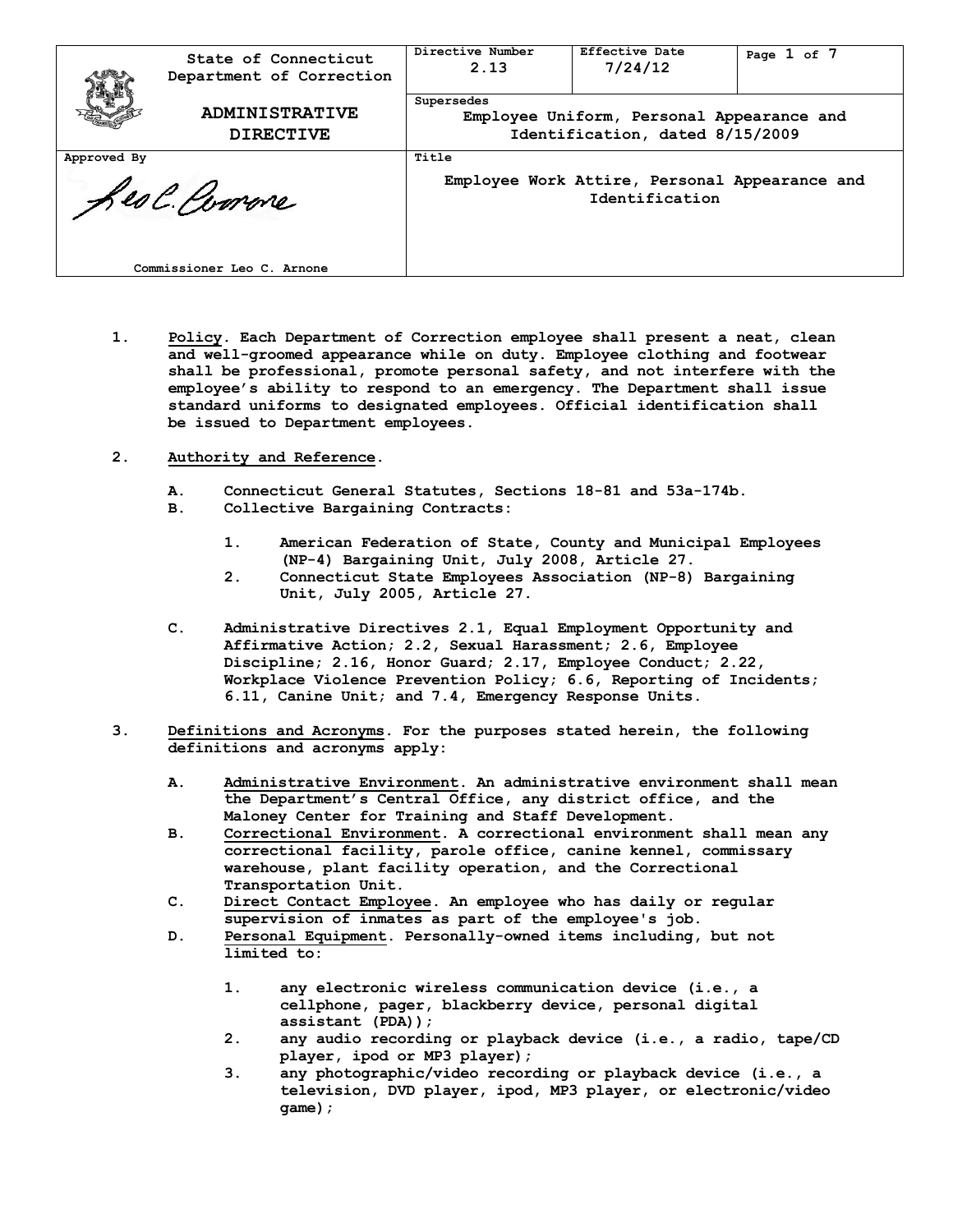| Directive<br>Number<br>- -<br>. . ـ ـ | <b>Effective Date</b><br>12113<br><u>+ +</u><br>$-1$ | оf<br>Page<br>- |
|---------------------------------------|------------------------------------------------------|-----------------|
| Title                                 |                                                      |                 |

- **4. any restraints, cuff keys, or items prohibited by Administrative Directive 2.22, Workplace Violence Prevention Policy; or,**
- **5. Badges purchased by the employee.**
- **4. Duty Equipment for Facility Personnel. No personal equipment, other than Department-issued items shall be conveyed into a correctional facility, unless authorized in writing by the Unit Administrator or higher authority.**

**All direct contact personnel (whether non-uniformed or uniformed) shall carry a Universal Precaution Pouch.**

**Union presidents and one (1) designated union duty officer per local shall be allowed to wear a pager for union business purposes.**

- **5. Work Attire for Non-Uniformed Personnel. Attire for all non-uniformed personnel shall be in keeping with safety and security concerns.** 
	- **A. Employee Work Attire in a Correctional Environment. Non-uniformed personnel assigned to a correctional environment shall wear clothing and appropriate footwear that supports personal safety and does not impede an employee's ability to respond or react to an emergency (e.g., no open-toed shoes, heels in excess of two (2) inches, sandals, flip-flops, clogs, crocs, or any footwear or clothing that restricts movement or endangers the employee's safety).**
	- **B. Employee Work Attire in an Administrative Environment. Non-uniformed personnel assigned to an administrative environment shall wear professional attire.**
	- **C. Management Determination. The Unit Administrator or designated management official shall maintain primary responsibility for determining whether or not an employee meets the guidelines of this Directive and shall have the authority to approve modified work attire for specific job classifications or for special details/occasions, job duties or working conditions (e.g. wearing gym clothing while providing athletic instruction).**
	- **D. Appropriate and Inappropriate Clothing.** 
		- **1. Non-uniformed personnel shall wear clothing that is:** 
			- **a. neat, clean and appropriate for the type of job;**
			- **b. free of rips, tears and stains;**
			- **c. not faded, see-through, low-cut, too short or exposes the midriff; and,**
			- **d. sized appropriately as not to reveal or abnormally accentuate the body.**
		- **2. Examples of inappropriate attire include, but are not limited to, the following:** 
			- **a. capris at or above the knees;**
			- **b. shorts;**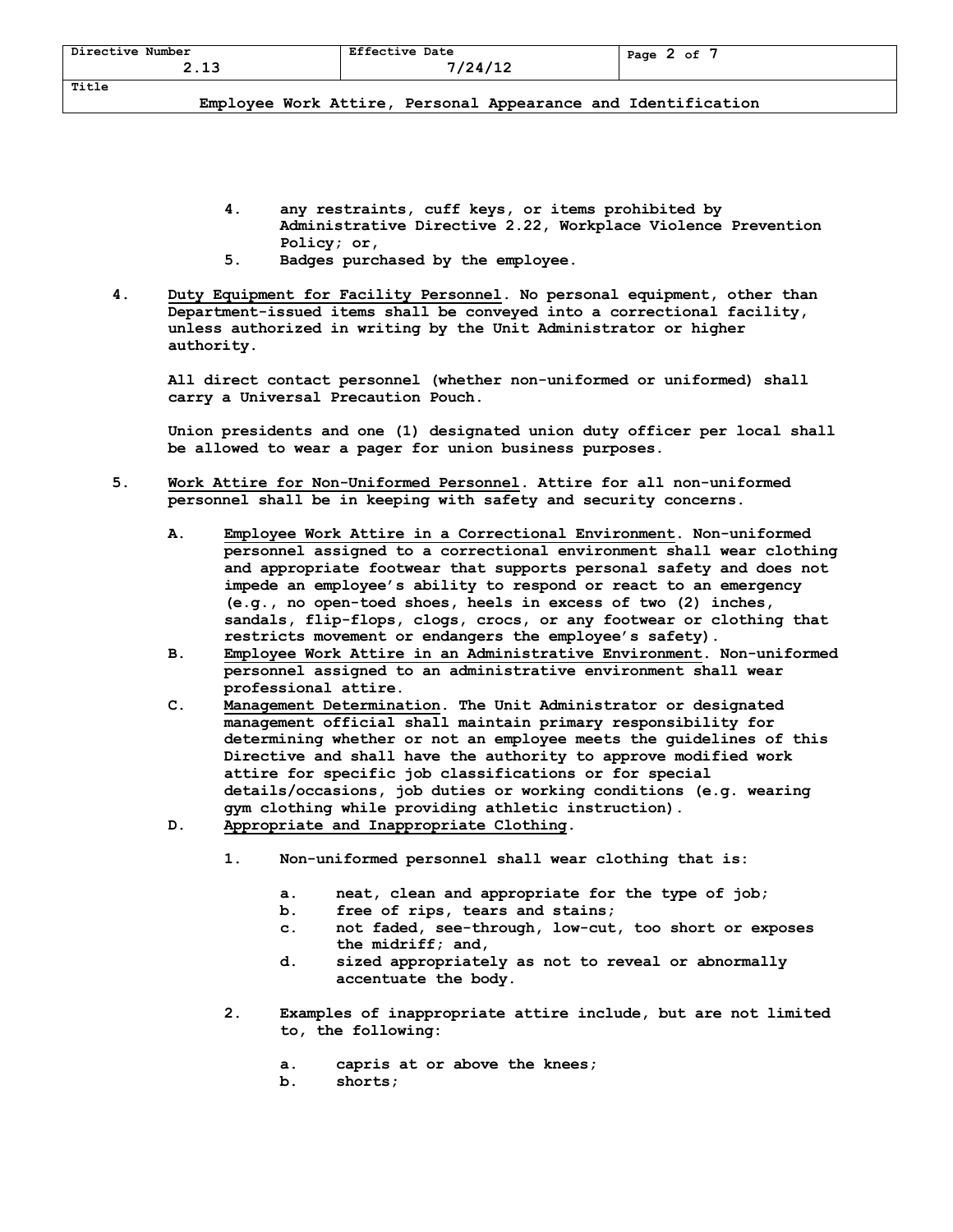| Directive Number<br>- -<br>- - - | <b>Effective Date</b><br>7/24/12 | оf<br>Page<br>— |
|----------------------------------|----------------------------------|-----------------|
| Title                            |                                  |                 |

- **c. clothing including headware with slogans or messages which are inflammatory, derogatory or provocative;**
- **d. crop tops, halter tops or other clothing that exposes the midriff;**
- **e. hemlines or slits more than one (1) inch above the knee;**
- **f. gym sweats;**
- **g. tee-shirts as outerwear;**
- **h. beach or recreational wear and inappropriate footwear such as flip flops; and,**
- **i. camouflage clothing.**

 **Specialty assignments of staff may also warrant authorized exceptions to the requirements of this directive by a Unit Administrator.**

**6. Work Attire for Uniformed Personnel. The Department shall provide uniforms to designated employees in accordance with Attachment A, Uniform Specification and Allotment. Uniform items which require dry cleaning shall be maintained by the Department through a designated vendor. A limit of three (3) pairs of uniform pants per week and one (1) Department issued winter coat per year shall be maintained by the Department. Uniforms shall only be worn as provided in this Directive. No portion of a uniform shall be worn with any other clothing not authorized herein. Uniforms shall not be worn while off duty except as necessary to travel to and from the employee's work site, fulfill family responsibilities, or while volunteering and officially representing the Department. The consumption of alcohol while in uniform is strictly prohibited.**

**(For those staff issued a Class A uniform) Class A uniforms may be worn at any Department function, ceremony or upon the direction of a custody supervisor or higher authority. The Class B uniform shall be worn at all other times while on duty. A Class A shirt shall have an authorized Department shoulder patch, nametag, badge and insignia of rank (if applicable).**

- **A. Uniform Appearance and Requirements. While in uniform, clothing shall be clean, neat and properly sized. Shirts shall be properly buttoned with the exception of the top button. Footwear shall be properly laced and tied and have a clean, unscuffed and non-tattered appearance. Uniformed staff shall only wear uniform items issued by the Department.**
	- **1. Trousers shall be worn with a belt and Department-issued, belt-worn equipment and supplies.**
	- **2. The jacket shall have an authorized Department shoulder patch, badge, nametag and insignia of rank (if applicable). The jacket may be worn at the discretion of the employee.**
	- **3. Department-approved solid black leather type shoes/boots shall be worn with black socks. Sneakers shall not be allowed. Special shoes and/or socks, when job or medically required and properly documented with a physician's note, may be substituted as authorized by the Unit Administrator in consultation with the Human Resources Unit.**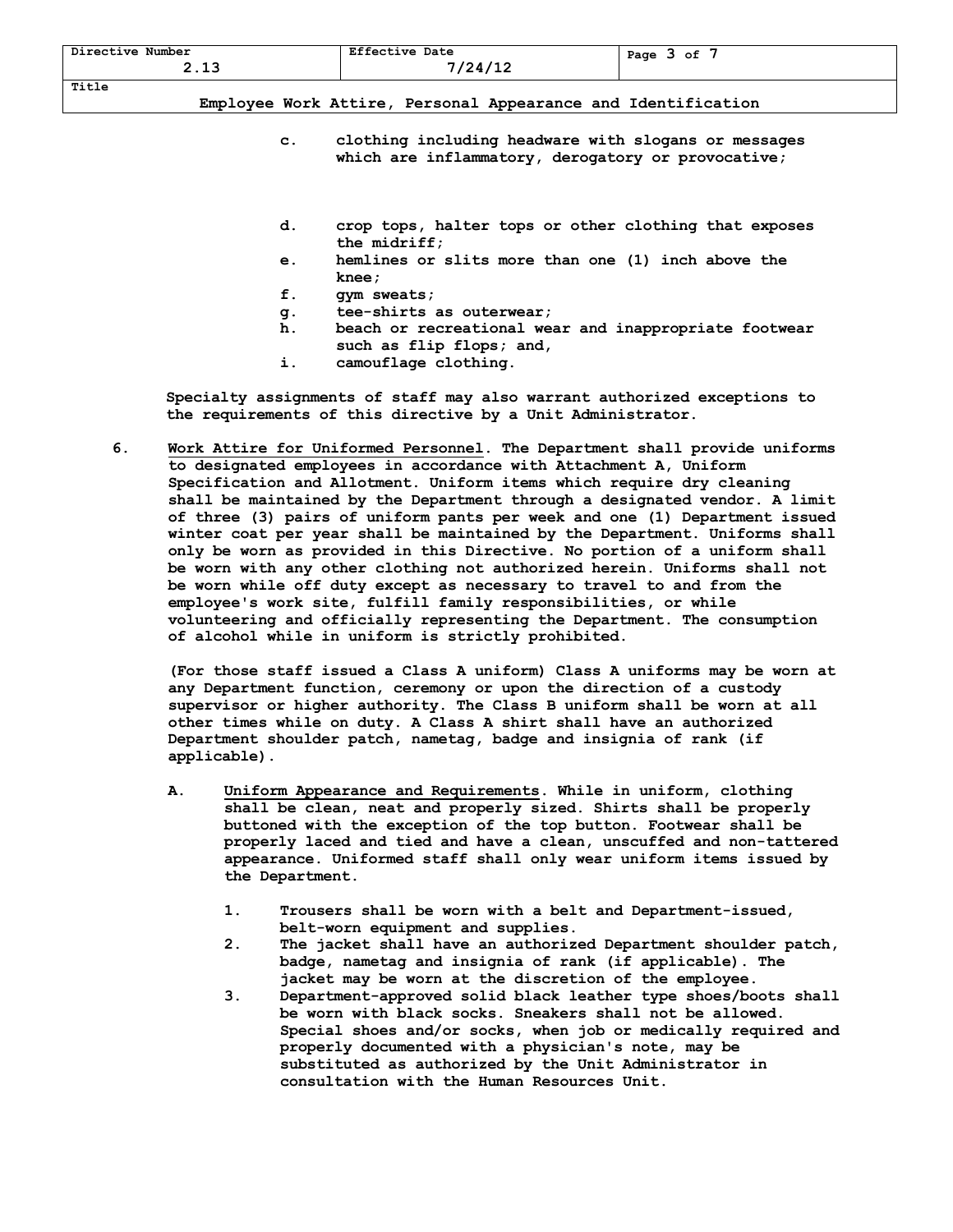| Directive Number<br>ຳລ | <b>Effective Date</b>    | Page 4 of |
|------------------------|--------------------------|-----------|
| د. د                   | 7/24/12                  |           |
| Title                  |                          |           |
| ----------<br>$\sim$   | $\overline{\phantom{0}}$ | .         |

**4. Issuance of an arctic hat, baseball or knit cap shall be made upon request and may be worn at the uniformed employee's discretion. The baseball cap shall be worn with the brim** 

 **squarely facing forward and the arctic hat/knit cap shall be worn with the state patch facing forward.** 

- **5. Any tee shirt worn as an undergarment, if visible, shall be white.**
- **6. All uniforms and allotments shall meet the specifications in Attachment A, Uniform Specification and Allotment. Any insignia ornament or accessory other than provided for in this Directive shall be prohibited.**
- **7. Each facility shall provide coveralls for special assignments, which require protective clothing.**
- **B. Specialized Duty/Training Uniforms. Staff assigned to a specialized unit or engaged in specialized duty/training shall wear the appropriate uniform as follows:**
	- **1. Canine Unit. Canine handler uniforms shall be issued and worn in accordance with Administrative Directive 6.11, Canine Unit.**
	- **2. Tactical Operations Unit. Tactical Operations uniforms shall be issued and worn in accordance with Administrative Directive 7.4, Emergency Response Units.**
	- **3. Honor Guard Unit. Honor guard uniforms shall be issued and worn in accordance with Administrative Directive 2.16, Honor Guard.**
	- **4. Firearms Training Unit. Firearms training personnel shall wear red polo-style shirts with name embroidered on the right side of the chest and the tactical logo on the left side. Khaki colored tactical pants shall be worn as the uniform bottom. A red sweatshirt, with the same embroidery requirements as the polo shirt, may be worn for colder weather.**
	- **5. Physical Training (PT). Training personnel and trainees shall wear the designated PT uniform during pre-service physical training. The PT uniform shall consist of sweatpants, t-shirt and a sweatshirt. The color of the articles of clothing comprising the PT uniform shall be at the discretion of the Director of Training and Staff Development.**
- **C. Maternity Uniform. Maternity uniforms shall be provided, as appropriate, when requested by the employee.**
- **D. Exchange. The Director of Fiscal Services shall develop, and update as necessary, a procedure for exchanging uniform clothing and/or insignia (Department and unit patches and cloth badges) on a onefor-one basis. Nametags or belt equipment shall be replaced as required.**
- **7. Personal Appearance. Each employee shall present a neat, clean and wellgroomed appearance at all times while on duty. Each employee shall be expected to maintain proper hygiene at all times while on duty.**
	- **A. All Personnel. Department personnel shall be subject to the following personal appearance standards:**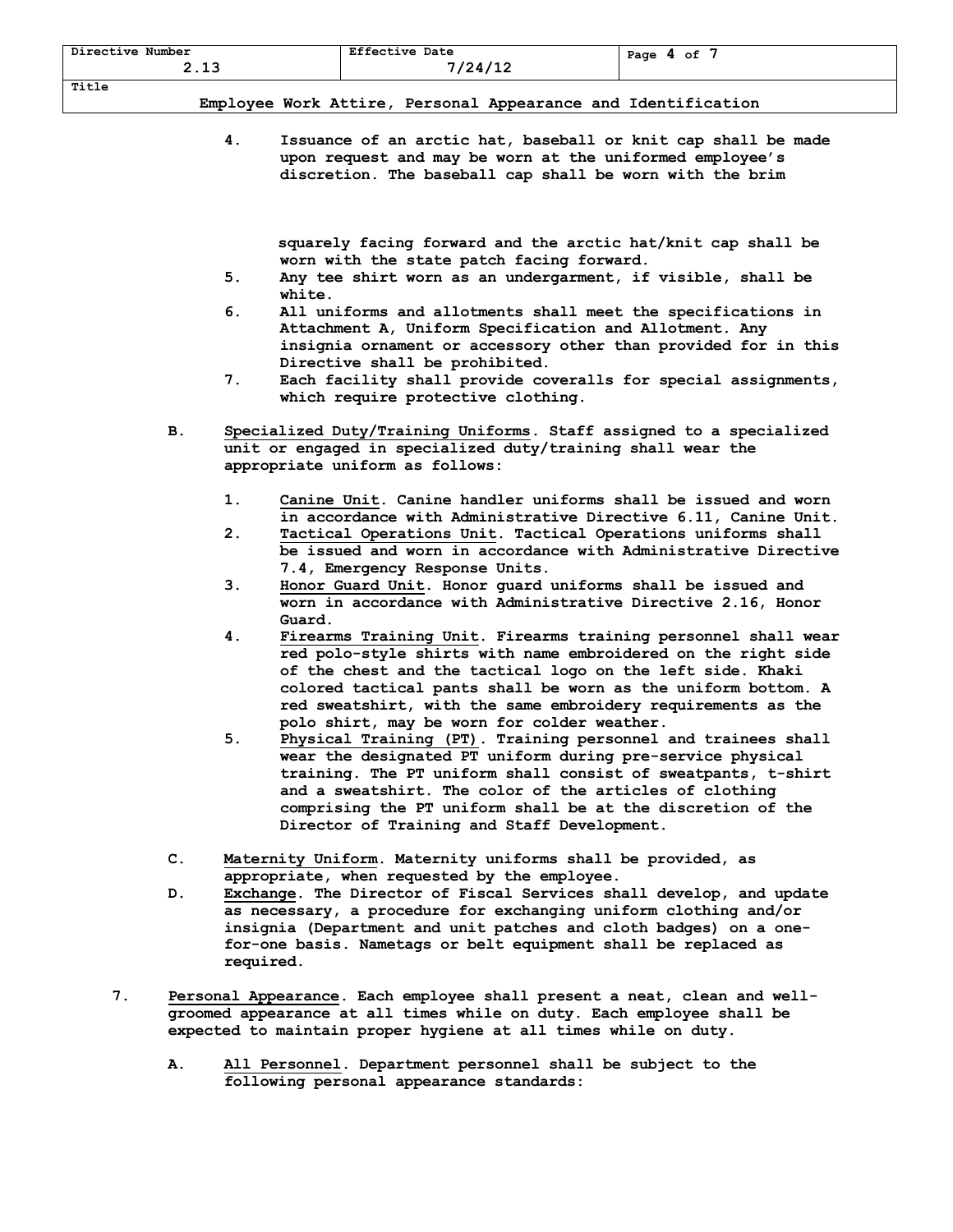| Directive Number<br>2.13 | <b>Effective Date</b><br>7/24/12                             | Page $5$ of $7$ |
|--------------------------|--------------------------------------------------------------|-----------------|
| Title                    |                                                              |                 |
|                          | Employee Work Attire, Personal Appearance and Identification |                 |

**1. Hair. All hair, to include facial hair, shall be clean, neat and trimmed. Neither color, cut nor style shall detract from the well-groomed appearance of an employee. Hair shall not** 

 **interfere with the normal wearing of authorized headgear, medical or safety/security equipment.**

**2. Tattoos. Department employees and applicants for Department positions may be required to have tattoos examined if there is a possibility that the tattoo(s) could pose a threat to safety and security.** 

**Anything visible on an employee's person that could be determined as being racist, sexist, vulgar, etc. shall be prohibited in accordance with Administrative Directives 2.1, Equal Employment Opportunity and Affirmative Action; 2.2, Sexual Harassment; and 2.17, Employee Conduct.**

## **B. NP-4 Bargaining Unit and Custody Supervisors**

- **1. Hair. Hair shall not extend to the eyebrows or be worn below the top of the collar. Hair, which falls below the collar, shall be tucked under or tied up. Any item that is used to secure the hair above the collar shall be conservative and consistent with the color of the uniform.**
- **2. Sideburns. Sideburns shall be neatly trimmed and not extend below the bottom of the ear. The base of the sideburn shall be a clean-shaven horizontal line. Sideburns shall be of uniform width from top to bottom with no flare at the base unless connected to a beard.**
- **3. Moustaches. Moustaches shall be neatly trimmed. No portion of the moustache shall extend beyond the corners of the mouth by more than one-half (1/2) inch unless it is part of a beard.**
- **4. Beards. Beards shall be trimmed and neat and shall not exceed three-quarters (3/4) inch in bulk. Unless in the process of growing a beard or mustache, an employee shall be cleanshaven. Employees may be required to comply with the standards established for mask fit testing by the Occupational Safety and Health Administration (OSHA).**
- **5. Fingernails. Employees shall keep their fingernails neatly trimmed to a quarter (1/4) inch. Nail polish may be worn while in uniform so long as the color is conservative and compliments the uniform. Extreme shades of nail polish such as blue, purple or gold shall not be worn.**
- **6. Jewelry. Employees shall be prohibited from wearing visible jewelry other than the following items:**
	- **a. a wedding ring or set;**
	- **b. a non-obstructive ring;**
	- **c. a watch;**
	- **d. a medical alert bracelet/necklace;**
	- **e. a MIA, charity OR awareness bracelet.**
- **C. Health Services Staff. Contracted health services staff shall wear a visible identification card while on duty inside a correctional**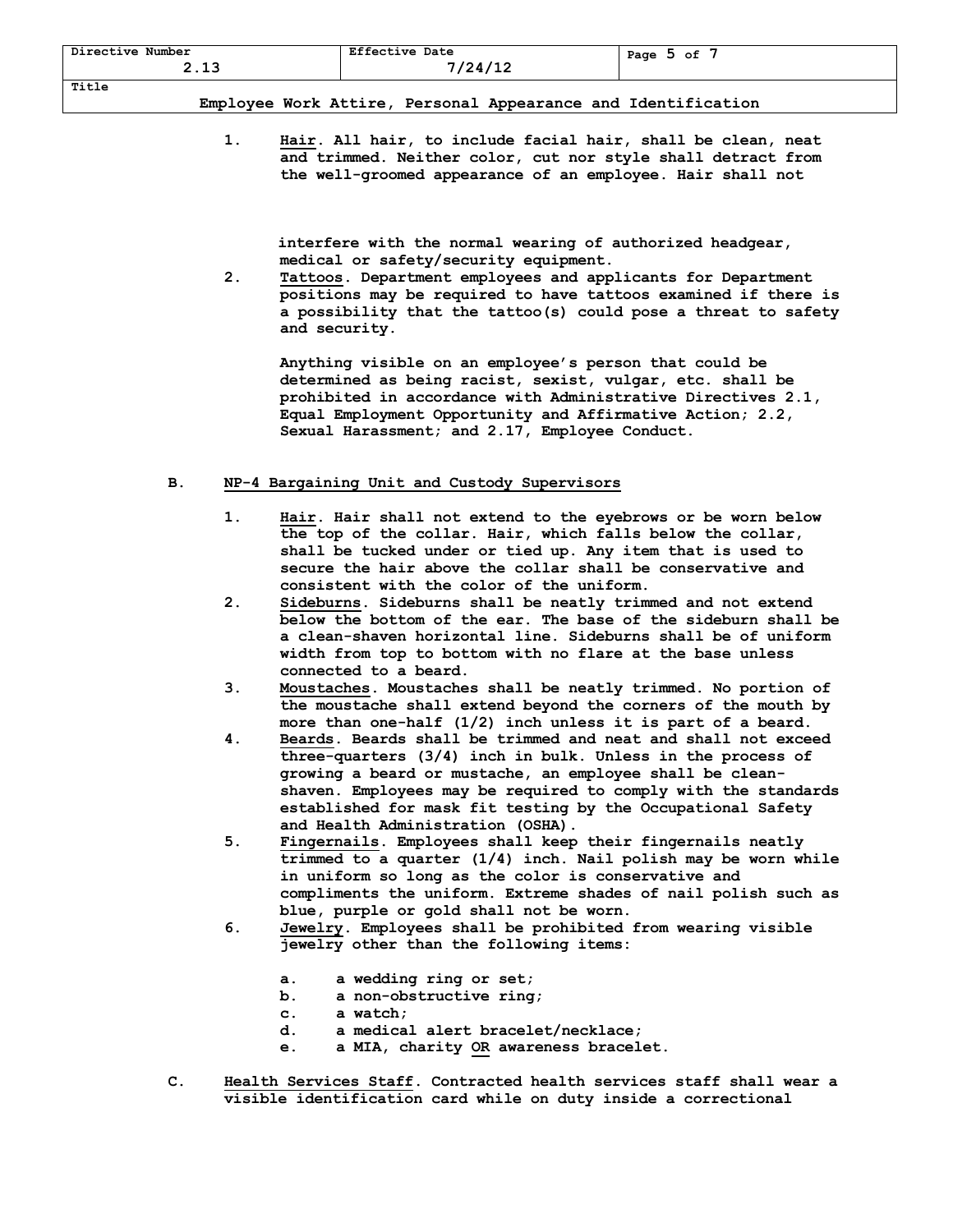| Directive Number<br>- -<br>- - - | <b>Effective Date</b><br>124/12 | Page<br>оf |
|----------------------------------|---------------------------------|------------|
| Title                            |                                 |            |

**facility and shall comply with Sections 7 (first paragraph), 7(A), and 9(A) of this Directive.**

## **8. Failure to Meet Guidelines.**

- **A. First Occurrence. When an employee's attire or personal appearance does not meet the guidelines of this Directive, the employee shall receive a verbal warning and may be instructed to leave the workplace in order to come into compliance with the guidelines established in this Directive. The time away from the workplace shall be charged to the employee's accrued leave (other than sick leave) or docked if no accrued leave is available.**
- **B. Additional Occurrences. Further occurrences shall be handled in accordance with Administrative Directive 2.6, Employee Discipline.**

## **9. Employee Identification and Department-Issued Badges.**

- **A. Employee Identification Card. Each employee shall be issued an employee identification card that shall be carried while on duty. When required, an employee must produce a valid identification card.**
	- **1. Content. The employee identification card shall include the following: (1) employee photo; (2) name; (3) title; (4) duty station; (5) date of expiration; (6) employee signature; (7) employee number; and (8) authorizing signature of the Commissioner.**
	- **2. Issue and Update. Employee identification cards shall be issued as follows:**
		- **a. Permanent Employees. Each permanent employee shall be issued an employee identification card at a minimum of every five (5) years with a current photo.**
		- **b. Non-permanent/Contract Employees. Employee identification cards for non-permanent or contractual employees shall be issued as follows:**
			- **1. Durational Employees. Each durational employee shall be issued an employee identification card with an expiration date not to exceed the end date of the employment duration.**
			- **2. Summer Employees. Each summer employee shall be issued an employee identification card with an expiration date not to exceed the summer schedule for hires.**
			- **3. Personal Services Agreement Employees. Each personal services agreement employee shall be issued an employee identification card with an expiration date not to exceed the end date of the contract or agreement.**
		- **c. Retired Employees. At the time of separation, a retiring employee shall be eligible to receive upon**